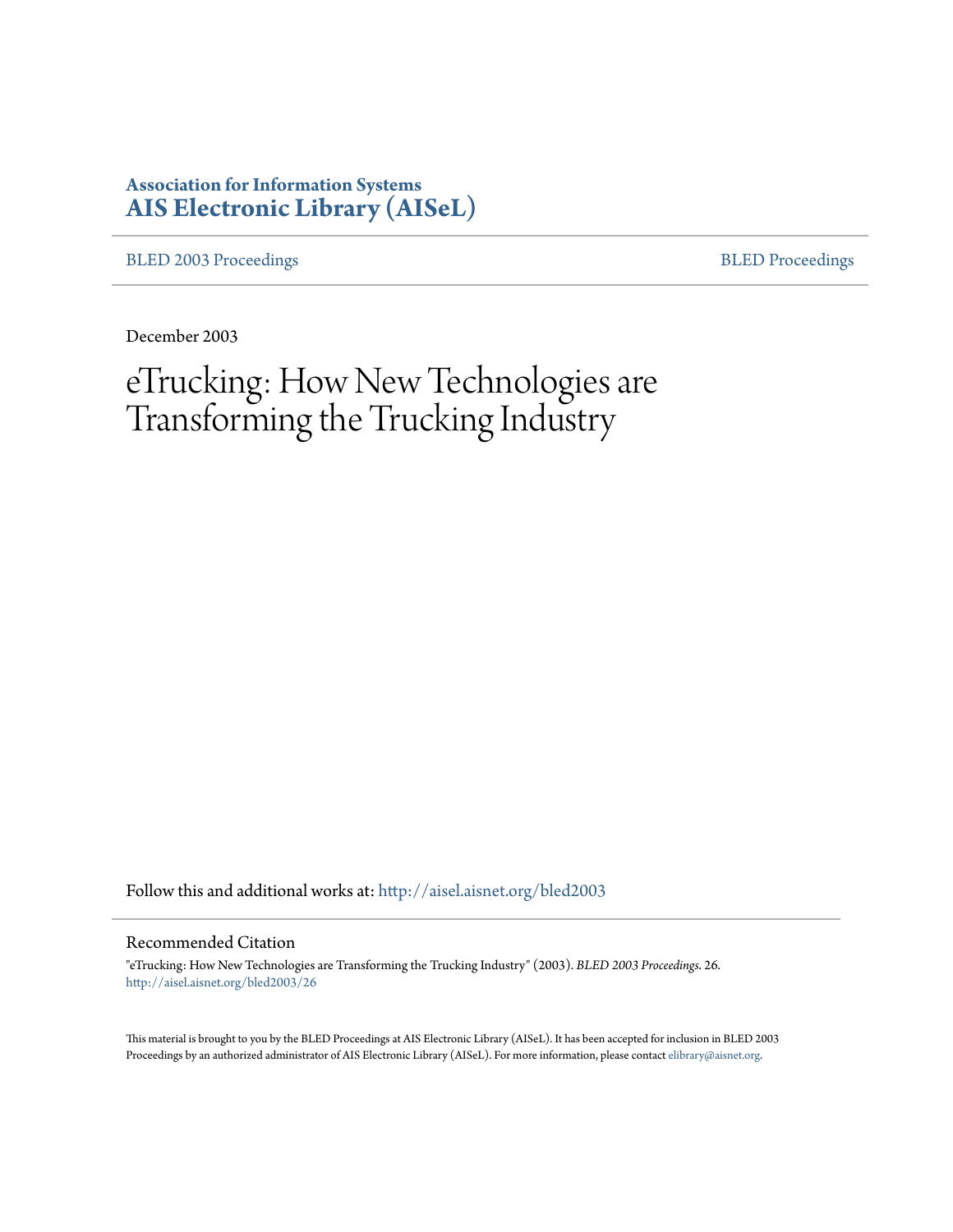# **16th Bled eCommerce Conference**

#### **eTransformation**

Bled, Slovenia, June 9 – 11, 2003

# **eTrucking: How New Technologies are Transforming the Trucking Industry**

#### **Choong Y. Lee**

Pittsburg State University, United States Lee@pittstate.edu

#### **Abstract**

*The trucking industry is undergoing an evolution of revolutionary proportions. As American businesses continue to embrace just-in-time manufacturing and distribution methods to reduce inventory levels, smaller and quicker deliveries of goods in the supply chain are essential. A booming economy has increased the demand for transportation services to an extent that finding enough qualified drivers becomes a major challenge. Because of this and many other factors private fleets, full-load and less-than full-load carriers are feeling increasing pressure to adapt to new challenges and possibilities. Supply chain management and fleet management are becoming even more important as customers demand more services from their carriers. Carriers are continuing to embrace satellite tracking and communications technologies as key elements of increasing the productivity of their fleets while also reducing waste and inefficiency at the same time. The introduction of these previous forces has begun to turn the truck driver into a knowledge worker. These drivers just don't drive these big trucks, but they are in continuous communication via e-mail and satellite contact with their dispatcher. The web site has also become an important tool for carriers to facilitate new business relationships and enter new markets. Transportation.com and pnv.com are two important examples of how our carriers are creating web sites that are providing solutions and new potential for all of those involved in the trucking industry.* 

#### **1. Introduction**

Over the last ten years American manufactures and distributors have continued to embrace just-in-time manufacturing and distribution methods in order to keep inventories lean. In effect, our nation's trucking firms are evolving into warehouses on wheels.<sup>5</sup> In response to these changes the trucking industry is embracing and utilizing new technologies that seem unimaginable only ten years ago.

The dynamics of e-commerce is facilitating a powerful shift in power from the seller to the buyer. Logisticians call this demand-chain as opposed to supply-chain economics. With the power of the World Wide Web, the buyer is now king of the purchasing process. The Internet is seen as a way for companies to expand their supplier base in ways that previously were not available.<sup>11</sup>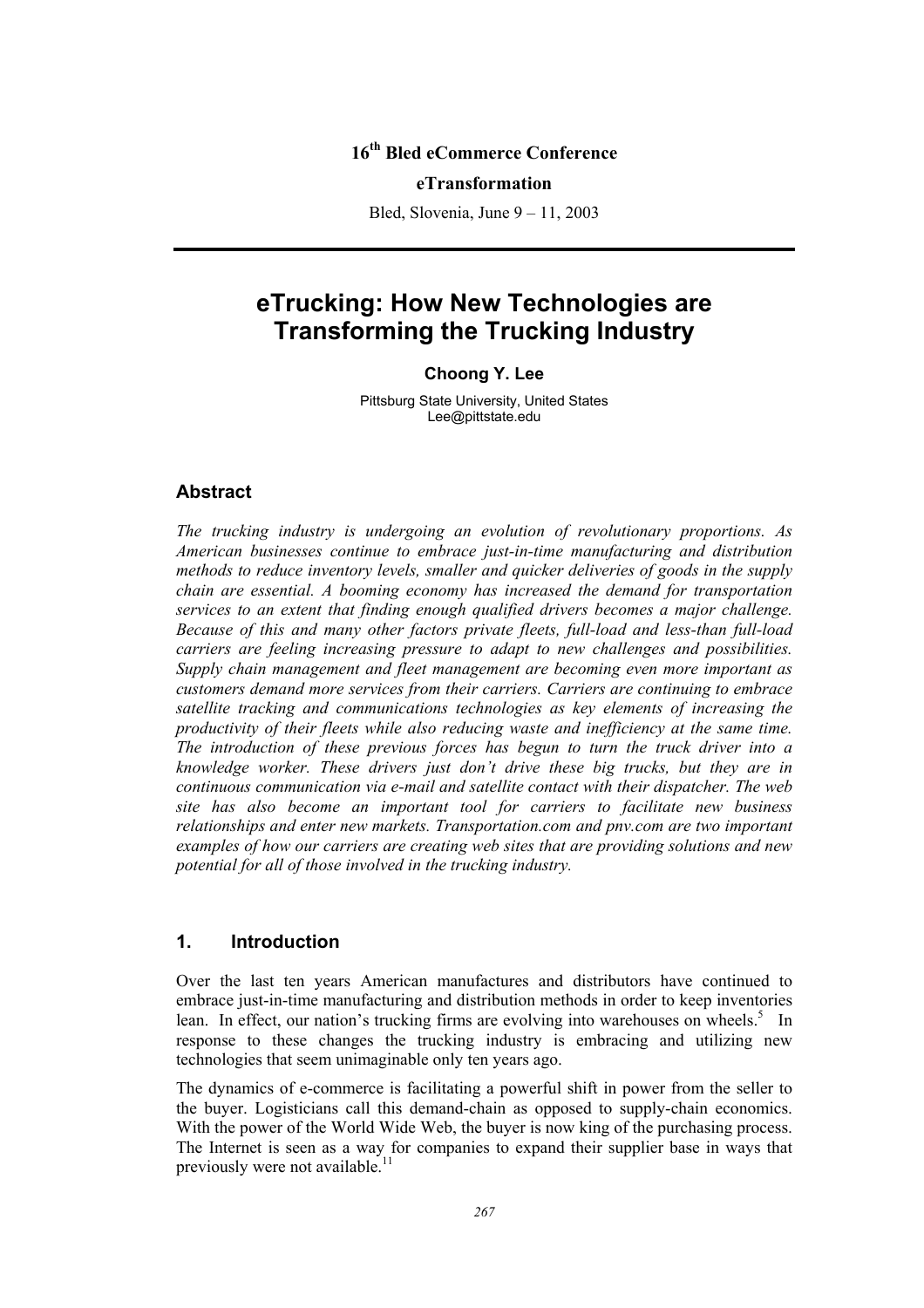In the past, sellers had substantial control over shipping prices. Now buyers have much more information on prices and more firms out competing for their business. Buyers are now much more able to find the best supplier and can now practically name their price and terms of sale. More than ever before buyers expect deliveries to be made when they want and where they want and are using the power of the web to find the lowest-cost provider using the power of the Internet. $4$ 

The trucking industry has been having a hard time attracting and keeping enough qualified drivers over the last few years. The booming economy over the last six year has lead to the unprecedented demand for trucking services and more drivers at a time when alternative jobs are in great supply. The driver shortage is especially dire for TL (long haul) carriers. The drivers often spend a great deal of time away from transporting goods throughout the nation. Today, industry estimates peg the number of unfilled TL driving positions at  $80,000^{28}$ 

Robert Sturgeon, CEO of Barr-Nunn Transportation in Granger, Iowa, says the scarcity is limiting capacity for the national TL dry-van carrier founded in 1982. Even though his driver turnover rate is just over 40 percent in an industry where the average is 98 percent, Sturgeon says Barr-Nunn policy of paying drivers well (34 center a mile for drivers with five years' experience) and providing them with steady work, more at-home time, and home-office support while on the road isn't enough to keep the company from being affected."28

"The things that do work in recruiting and retaining drivers, says Roberts (Miller Transporters Inc.), are better working conditions—roomier cabs that are more comfortable, better truck suspensions that reduce damage to cargo, engines with better torque for improved performance, a responsive and informed home office—the kinds of changes that make the on-road experience smoother and easier for drivers.<sup>228</sup>

The American Trucking Association (ATA) estimates that there are over 3.08 million commercial truck drivers in the United States. An additional 9.5 million are employed in jobs that directly involve the trucking industry.<sup>2</sup> In 1997 the \$372 billion spent for truck freight dominated the freight transportation market at 81.3% of the nations freight bill.<sup>2</sup> By 2008, it is estimated that this will grow to \$625 billion, of which 87.2% will go to the trucking industry.<sup>3</sup> Across the industry, freight companies are struggling with sky-high fuel costs, while a rippling economic slowdown is cutting into orders.<sup>5</sup>

# **2. Problems and Challenges**

With these rapid changes we're beginning to see enormous pressures being put on private fleets, TL and LTL carriers to adapt. In order to adapt to these pressures, each must design new strategies to improve their competitiveness and efficiencies or face the consequences. This entails effectively utilizing new technologies in order to broaden their customer bases. Of the three types of carriers just mentioned, private fleets are having the greatest difficulty adapting to the new competitive pressures.

Private fleets are those that are owned and operated by the manufacturer or distributor. Wal-Mart is an excellent example. Private fleets are under more pressure than ever. They are seeing increasing competition from for-hire carriers in addition to the effects of the changing business models. They typically aren't equipped with the latest technologies, as more emphasis has been placed on controlling costs, internal security and quality control. $16$ 

Today, technological lag is becoming one of the biggest challenges facing private fleets. For-hire carriers have not stinted on the installation of the high-tech routing, tracking, and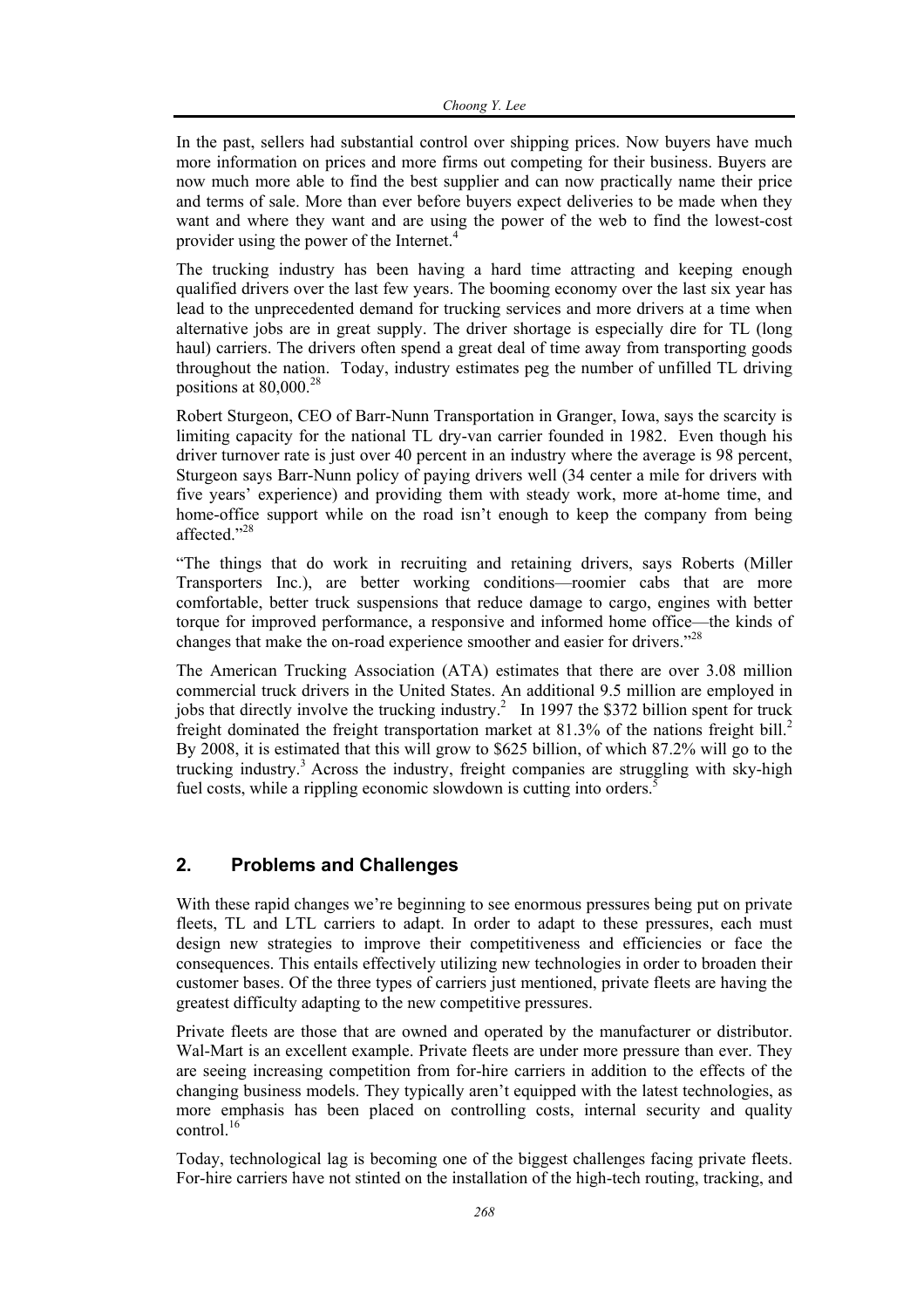communications systems that their customers demand, but relatively few private firms have followed suit. As demand for more precise delivery scheduling and supply chain "visibility" grows, private-fleet managers are finding that fleet technology is no longer a luxury.<sup>16</sup>

The next carriers are called TL. These carriers are considered full-load or truckload carriers. They have traditionally operated in delivering goods over long distances. The old full load carriers will face new challenges as the emphasis shifts to smaller and more frequent trips. "The whole movement toward just-in-time manufacturing and ecommerce has made for more shipments of smaller quantities moving faster," say Hugh Randall, head of Mercer Management Consulting Inc.'s transportation group. And that hurts truckloads carriers and railways.<sup>18</sup>

The next outfits are known in industry lingo as less-than-truckload (LTL) carriers. They usually deliver a mix of different products over short distances, usually overnight.<sup>8</sup> These carriers are the most likely to benefit as more producers shift to just-in-time manufacturing. Typically these shipments don't fill an entire semi trailer.<sup>18</sup> LTLs are looking for way to maximize their capacity. Currently, most have extra capacity of 10 percent or higher. They are especially eager to tap new opportunities to increase the utilization to near  $100$  percent levels.<sup>12</sup>

### **3. Supply Chain Management**

These current changes are putting an increased emphasis of integrating supply chains. Carriers will have a much more visual and integral presence with the technological ability to meet the demands of their customers if they wish to succeed in this new competitive environment. What is especially important is that the Internet is helping to link carriers and their customers much more effectively. Now they have the ability to better manage supply-chain flows and cutting costs by reducing unnecessary inventories.<sup>5</sup>

"Carriers have to be Web enabled," claims Delaney. "The more efficient carriers will allow customers visibility from pickup to delivery." Richardson, Helen L. Motor carriers embrace Web-enabled service.<sup>26</sup>

"Customers require us to make their supply chain more efficient with faster transit times and lower cost," according to Lou Esposito, a VP of with Roadway System. "We must address all aspects of the logistics question. In the new e-commerce environment, we must be able to handle freight and give visibility. We do that with better information systems and tying in our Web site."<sup>17</sup>

As integrating Web sites will continue to evolve at Internet usage increases, one industry insider is quoted as saying that retail collaborative planning, forecasting and replenishment will become "a vital part of a just-in-time replenishment plan aimed at reducing inventory and cycle times." He believed that TL carriers could benefit from improved consistency in the supply chain.<sup>11</sup>

#### **4. Improvement in Customer Service**

With the increased emphasis on improving supply-chain management, the importance of providing excellent customer service is essential. Even though technology is important for this industry, balancing the costs and potential benefits is crucial and must be considered. According to Bob Obee, VP of operations planning at Roadway Express,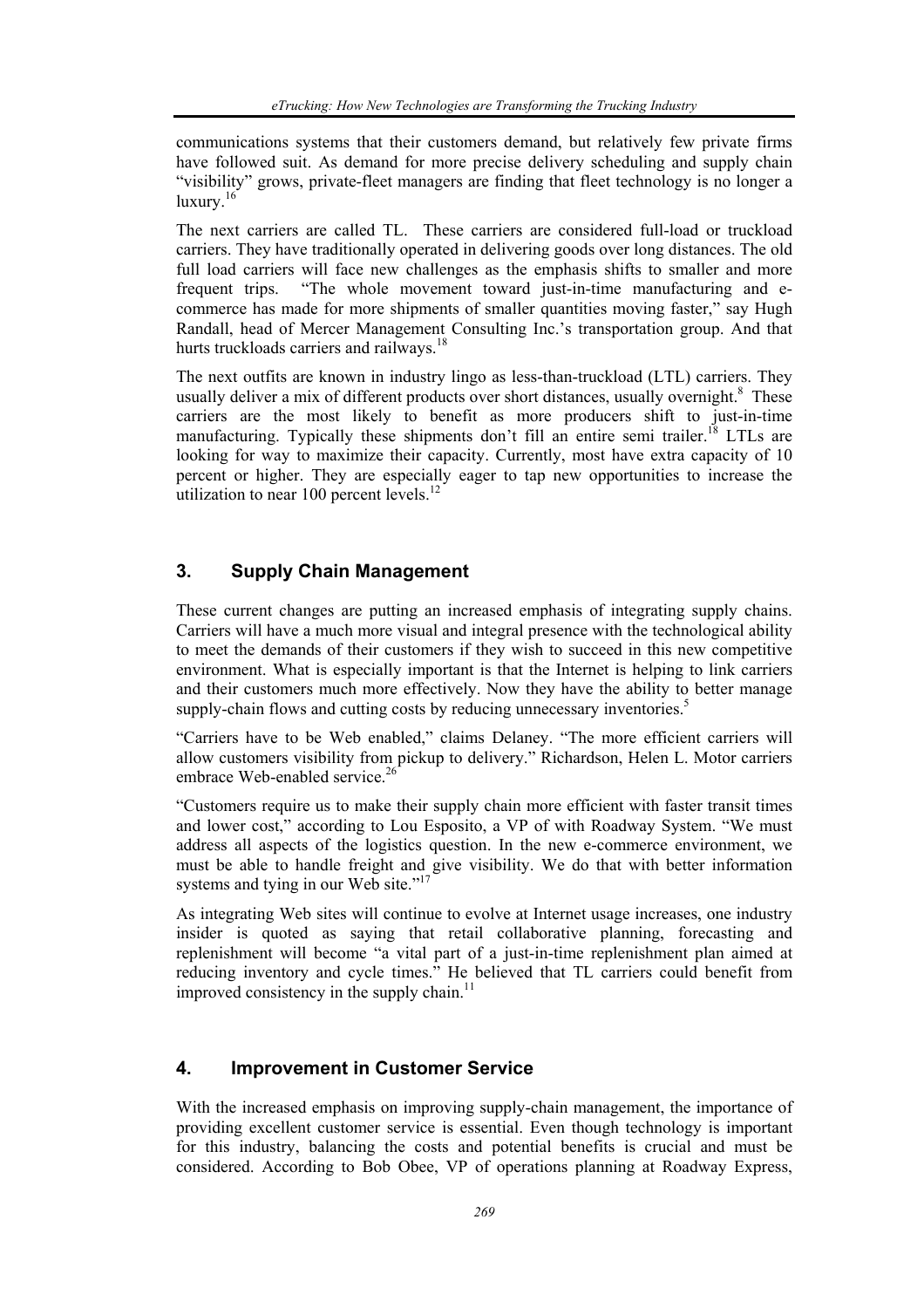"We're willing to invest in any technology leading to cost reductions or service improvements. Those improvements also have to be valuable enough to be recognized in the marketplace by our customers."<sup>13</sup>

Every investment these trucking firms make in new technologies must be measured against real gains in cost savings and profits. The trucking industry is extremely competitive and every dollar invested must have a strategic measurable payback, whether it be increasing customer service, increasing utilization trailer, increasing sales etc. By using existing technologies to improve customer relations and customer service, I believe carriers can improve the relationships they have with their customers and will ultimately lead to profitable long-term contracts with.

# **5. Fleet Management**

In order to ensure effective and efficient supply chain management, an efficient use of a carriers' fleet is of paramount importance. The economics of trucking are about maximizing "loaded" miles and minimizing "empty" miles – which is easier said than done $^{21}$ 

If a carrier isn't able to have the drivers where they need them, when they need them, they will not be able to properly coordinate the flow of goods from one point to another. The million-dollar question for every dispatcher is deciding which driver should take which load. In an environment as complex, and fast paced as today, these scheduling decisions are best-understood and evaluated through the use of quantitative decision models. There are at least ten such software programs available on the Internet which can help a carrier better manage their fleet. I found one particular software program quite interesting.

Transport Dynamics Inc. sells a software program called Dynamic Vehicle Allocation (DVA). This program grew out of a research lab from Princeton University. DVA has customized high-powered vehicle-optimization technology. This program uses three complicated algorithms – the demand-forecasting model, a fleet-management model, and a driver-scheduling model – to consider one simple question: Which truck should take this load?  $21$ 

As all carriers need answers to these types of questions for each load, possibly a few thousand or more times a month, all pertinent information concerning the size of fleet, objectives, factors, point values, the day of the week, and "projected economic value" of shipment, among many others, will constantly be evaluated on a real-time basis through this DVA software program.  $21$ 

# **6. Satellite Tracking**

Knowing where every driver you've got is at all times is increasingly important if we wish to coordinate the supply chain with our scheduling problem. The trucking industry has access to a whole range of commercially available technologies that enables tracking, locating and communicating with every driver in their cabs while out on the road, regardless of whether they may be in the Seattle area or ten miles north of Miami.

National Distributing Co. Inc. (NDC), an Atlanta-based distributor of wine, beer, and spirits, was looking for a vehicle tracking system that would help it better manage their fleet of 600 trucks through their 16 distribution centers to deliver better services to the  $60,000$  to  $70,000$  stores they deliver to. $9$  NDC ultimately chose a system from Roadnet Technologies Inc. The Roadnet system enables the company to route and then monitor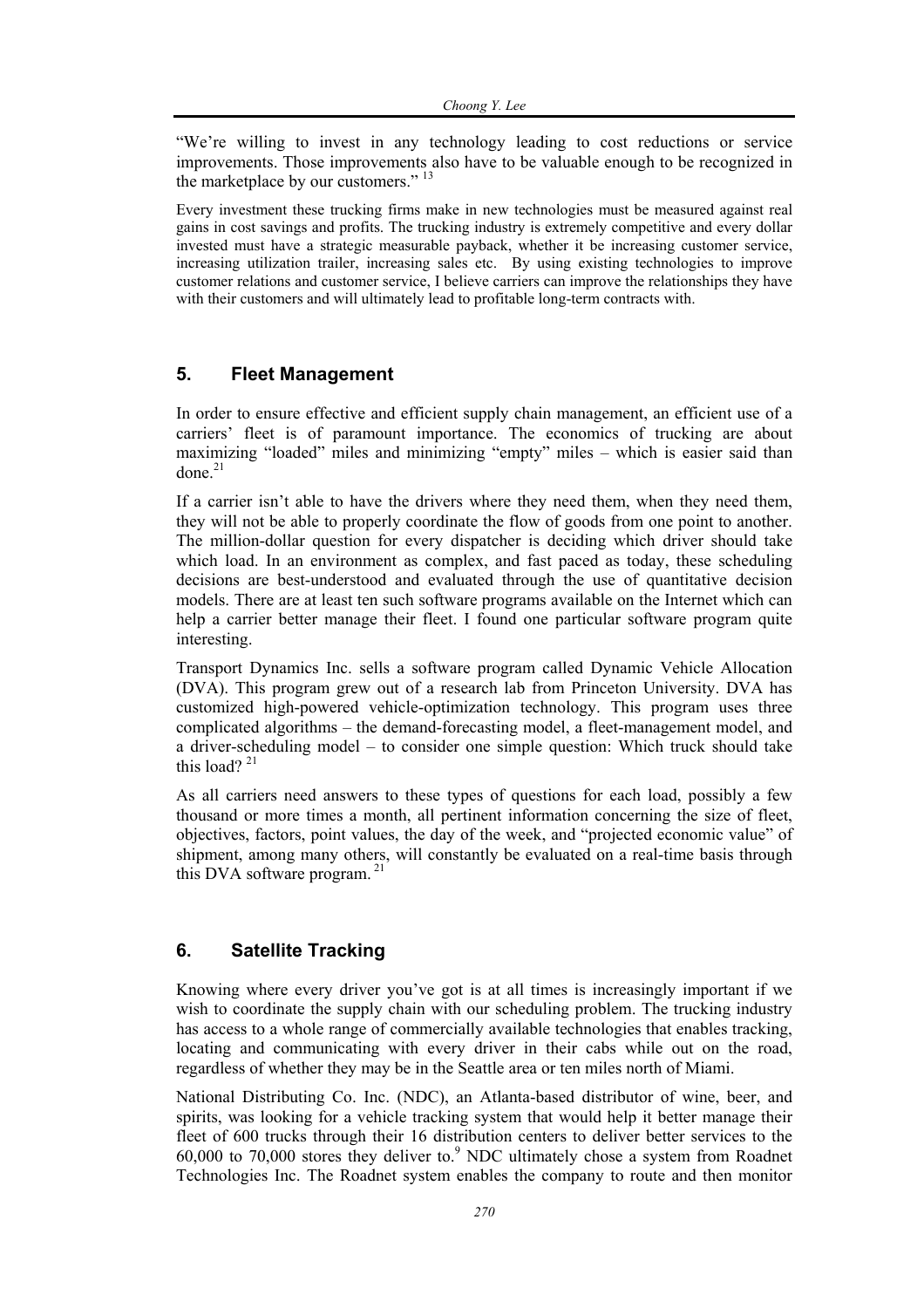trucks. Communications between the fleet's dispatch center and the truck is facilitated by a wide-area wireless network. In addition, a satellite periodically "pings" the truck to record its position in a handheld computer on board the vehicle. The location data are then communicated back to the dispatch center via radio-frequency transmissions." The end result of this new system was a 30 percent reduction in driver stops per hour and a \$100,000 savings in overtime pay.<sup>9</sup>

Don Buchta, a LT trucker described what his job was like before satellite technology and e-mail. Before his company installed a satellite tracking system to manager trucks and communicate with drivers, Buchta used to spend much of his time sitting by a pay phone – waiting for load orders, directions and "calling back, calling back, calling back," he said.<sup>20</sup> But the most important benefits of all is that the technology reduces delays and cuts costs.

In 1988, Roberts Express learned of OmniTRACS, a two-way satellite communication system offer from QUALCOMM Inc. The firm installed satellite dishes and computers in 800 of its trucks. After the first year of use, Roberts saw the number of driver calls drop by half, the productivity of their dispatchers doubled and the fleet carried 5% more  $\log_{10}^{21}$ 

In 1998, Qualcomm introduced TruckMAIL, a new service designed to the needs of smaller truck fleet operators, those with less than 100 units on the road. This service allows dispatchers' to use real-time tracking and two-way messaging over Qualcomm's satellite network.<sup>26</sup>

# **7. Building an Effective Web Site**

There should be a sound business reason for everything any trucking company does on the web. It's probably not worth it unless it saves time, saves money, generates new business, retains old business, increases margins, eliminates less-profitable aspects and expands services that generate more revenue than typical cost.<sup>1</sup> It is important to remember that by creating a web site where others can learn about you and your services offers the potential to gain more customer contacts and ultimately lead to increased sales. "We know there is no last word in transportation—there is only the latest word," says a trucking CEO. "The Internet changes any product from being unique to being a commodity. When you have a commodity, you have to do it faster, quicker and better—or you die."22 Firms have to design their sites strategically so that potential customers will find something valuable to them in your site. An excellent example of an effective site is one that has a clear goal and objective to be a one-stop shopping spot.<sup>22</sup>

Roadway is an excellent example of a company who understands the importance of meeting these new needs. Roadway's e-strategy is simple: to build stronger bonds with customers, suppliers, partners, employees and shareholders. To do that it must achieve "seamless" integration of online and offline business processes.<sup>22</sup>

Mr. Puglia of Roadway offered some useful tips that trucking firms can use to get the biggest impact possible out of their Internet sites: $^{24}$ 

- 1.Use meta tags, a small thing that helps market a site.
- 2. Special drawings and giveaways help build mailing lists.
- 3. Create your own award, such as Wickham's top 10 Internet sites.
- 4. Engage and equip the entire company work force.
- 5. Encourage links to your sites and create a set of linking tools.
- 6. Put your URL "everywhere."
- 7. Use banner advertising and purchase keywords.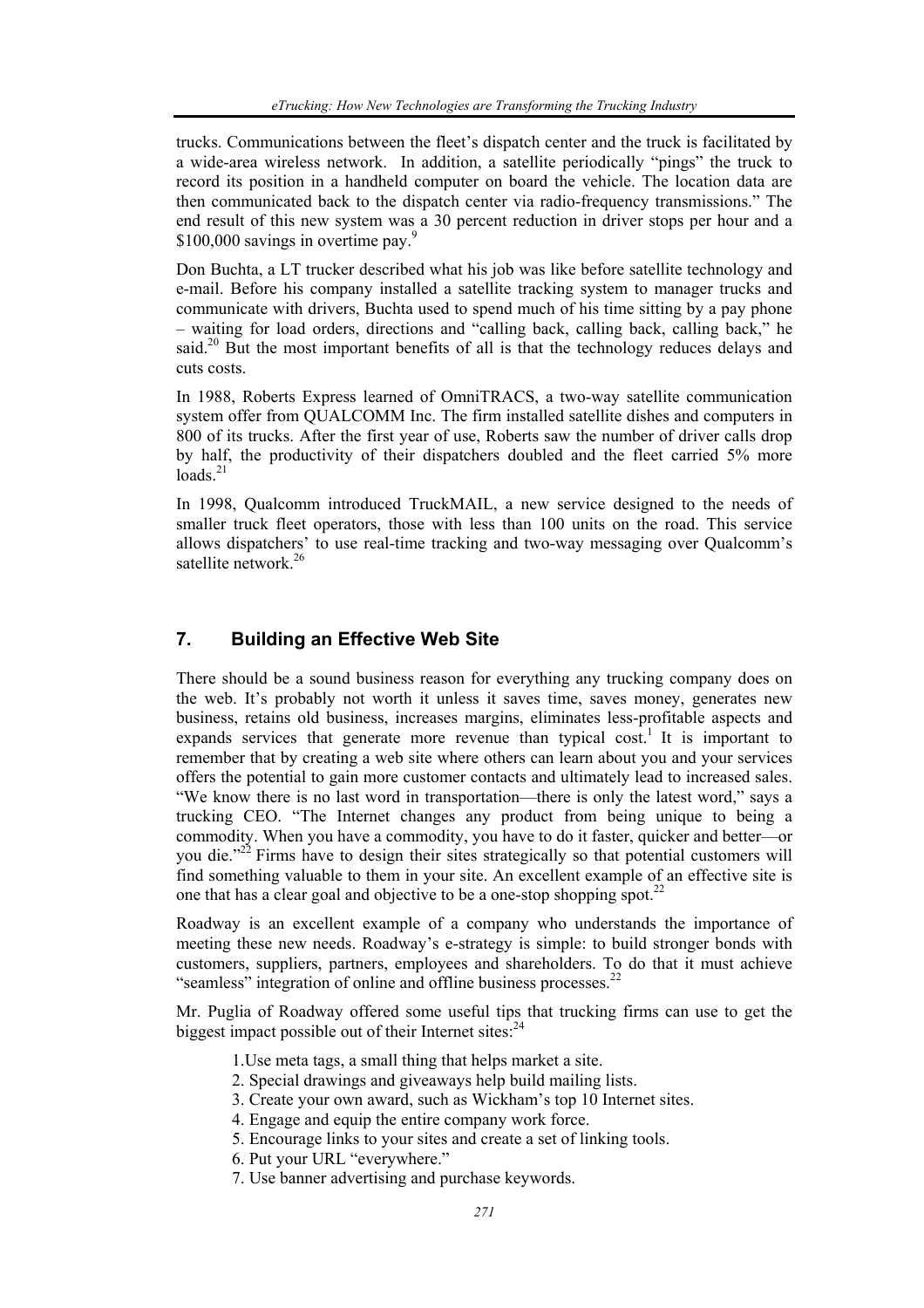- 8. Use e-mail marketing, including a guest book.
- 9. Spend money to get listed on search engines and directories.
- 10. Hire a promotional agent.

I've found some interesting web sites that are extremely useful for carriers, shippers and truckers alike. They provide excellent example as to how these players are taking full advantage of these technologies to create value for the user.

# *7.1 Yellow Corporation*

Yellow Corp. is a major carrier located Overland Park, KS. Yellow is a big believer in the power of the Internet and has made extensive investments to harness its potential to increase sales and build customer relationships. "The most obvious example of technology use is the Internet," says Bill Zollars, CEO of Yellow Corp. "We're receiving 13 million hits per month on our Web site. Two years ago, it was 15,000 hits per month." $^{17}$ .

Using MyYellow.com customers can actually build their own web site within Yellow's Internet infrastructure. Customers can customize their individual site to get needed information in the form they choose. This site features a live chat function in case they are having difficulty or need a question answered they can click on an icon and communicate with a customer service representative who can provides an answer.<sup>17</sup>

Yellow Corporation also recently a new web site Transportation.com (www.transportation.com) through a joint venture with two other firms. This site provides load-matching services that link truckers with capacity to companies that need to move freight. Using this site one can easily find a shipping quote from a particular zip code to another. One can also find carriers willing to deliver from a specific city to another using a specific type of equipment (containers, flatbeds, dump trailers, logistics trailer, etc.). The site also can handle insurance claims, billing, bookkeeping and regulatory compliance for small and medium sized carriers. Members can also search for and sell used equipment through auctions and classified  $ads<sup>2</sup>$ . This is an extremely useful site in that it is specifically designed to provide needed solutions for shippers and carriers alike.

This site was also designed with simplicity in mind. It makes extensive use of drop down menus, simple data entry fields, informative tutorials, and FAQs and help features. I believe that this layout with its easy to use functions will really help less experienced Internet users up and running quickly with little effort and/or frustration. This site does a great job by keeping the process simple (see printout in Appendix).

Transportation.com had about 6,000 customers and earned \$6.6 million in revenues during the second half of 2000. They were able to find matches for 55 percent of the more than 26,000 loads posted. They expect annual revenues to reach \$30 million in 2001.<sup>2</sup>

#### *7.2. PNV Inc.*

When most people try to imagine what a truck stop looks like, images of overweight truckers having a cup of coffee or breakfast in a greasy restaurant just off the Interstate must spring to mind. Surely it must seem you're as close to nowhere as you can get. The truth is that our nations truck stops are right on the cutting edge of the latest Internet and communications technologies. Truckers on the road need to keep up to date with their dispatcher to receive new pickup/delivery requests or send a message to a family member. Not every carrier fleet has the latest satellite or wireless in cab communication capabilities. Enter PNV.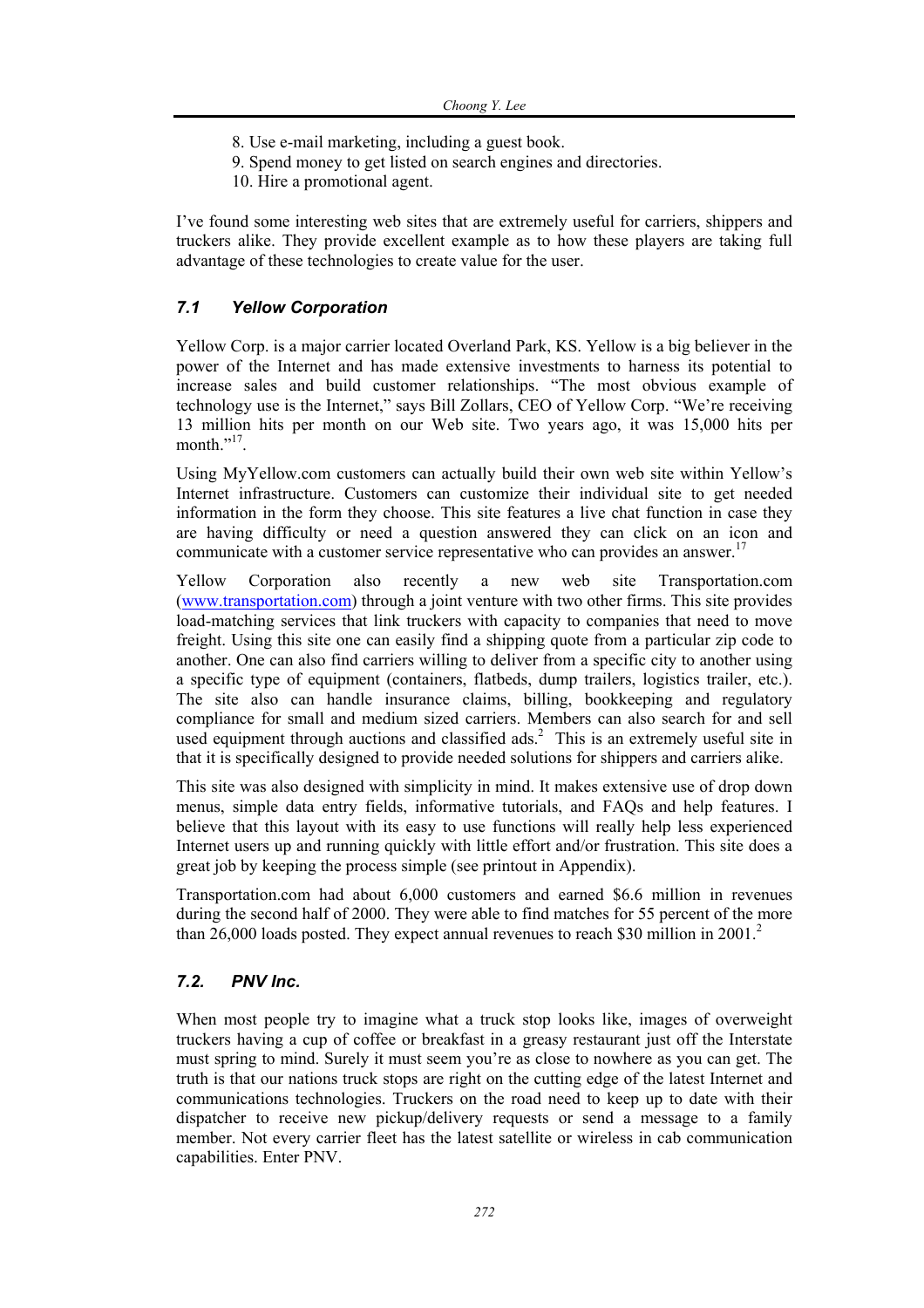PNV Inc., formerly Park 'N View, is an e-commerce portal www.pnv.com pitched to long-haul truck drivers. PNV is a one-stop website for truckers, offering free e-mail and a variety of driver-related services.<sup>6</sup> Using the site drivers can find the lowest fuel prices in their area, plan a trip, shop for books and music, monitor their daily finances, read the latest news and sports, send an email, look for a better paying job, and search the classifieds.

PNV is the leading provider of bundled telecommunications, Internet access and cabletelevision services to truck drivers in their cabs. For a small \$30 monthly subscription fee, these drivers can hook up their cabs at  $75\%$  of the nation's full service truck stops.<sup>14</sup>

#### **8. Government Regulation of Trucking Industry**

Federal law requires truck drivers to record and keep track of the number of hours they spend on the road. These laws help keep our highways safe from sleepy truckers by limiting hours spent behind the wheel on a given day and requiring days off. In 1998 the Federal Highway Administration (FHWA) permitted the first use of satellite location technology to verify a driver's hours of service instead of the regular method of paper log books $^{24}$ 

There is considerable pressure in Washington to further curtail the amount of time drivers can spend behind the wheel. Should this bid by U.S. regulators to change truck drivers' hours-of-service rules prevail, an additional 60,000 new drivers would be needed, according to proposal's critics. If this reduction in hours of service is ever implemented it could only further exacerbate the demand for qualified drivers.<sup>28</sup>

# **9. Conclusion**

The trucking industry has been undergoing rapid changes overall the last few years that have completely revolutionized how the key actors behave and the technologies they use to increase the capabilities of carriers and shippers alike. I firmly believe that this industry will continue to grow and evolve to an even greater extent in the next few years as these technologies receive greater saturation and become more powerful.

Philosophy - I believe that private carriers, LT's and LTL will continue to consolidate but may evolve into a hybrid mix of structure, serving dual markets at the same time. If you can build and maintain relationships with your customers and please them time and time again, you are likely to remain in business for a very long time.

#### **References**

- 1. Adcock, George. Small carriers satisfy big customers with flexibility, specialized services. Traffic World v. 242 (Apr. 17 '95) p. 30
- 2. American Trucking Association. Standard Trucking and Transportation Statistics, February/March 1999.
- 3. American Trucking Association. Road to future paved with good news for trucking industry, October 26, 2000.
- 4. Bramlett, Jim. Adapt or die. Traffic World v. 263 no.1 (July 3 2000) p. 36.